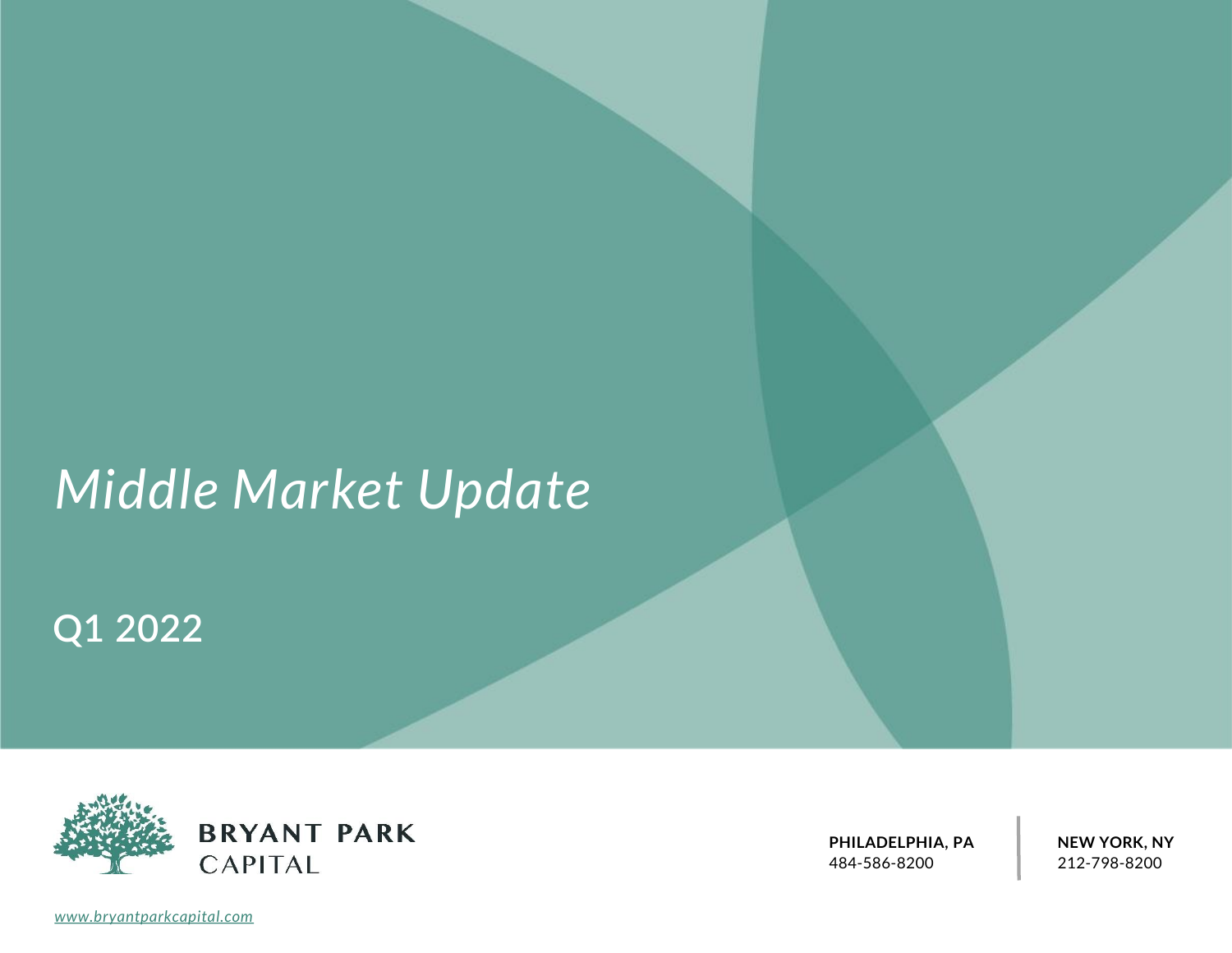### Bryant Park Capital First Quarter Economic Performance and Future Outlook



#### **Federal Reserve Perspective**

- Economic and employment indicators have continually improved with unemployment falling lower, although inflation remains elevated. There is still uncertainty surrounding the impact of the Russian invasion of Ukraine on the U.S. economy. The Federal Reserve (the "Fed" or "FOMC") believes that the invasion will continue to drive inflation and impede general economic activity. The Fed decided to raise the Fed funds rate to 0.25% to 0.50% percent with continued increases in the near future. Additionally, balance sheet reduction will likely be announced at an upcoming meeting<sup>1</sup>
	- The Consumer Price Index increased 1.2% in March on a seasonally adjusted basis, compared to a 0.6% increase in December; the index has risen 8.5% over the last 12 months<sup>2</sup>
	- Some of the largest increases remain in indices for energy commodities and used cars, which rose 48.3% and 35.3%, respectively, over the last 12 months<sup>2</sup>
- Market participants have been increasingly expecting the Fed to remove their accommodative policies, specifically with increases in the target fed funds rate<sup>1</sup>
	- Futures prices currently are implying a 170bps increase in the Fed funds rate through the end of 2022 and projections then see the rate increasing to above the longer-run level in early 2024 before leveling back out by 2025
		- This is roughly 70bps more by year-end than was priced in during the January meeting

#### **Employment**

- The U.S. unemployment rate decreased to 3.6% in March 2022 from 3.9% in December 2021<sup>2</sup>
	- ― 6.0M people were unemployed in March 2022, a decline of 3.7M people over the last year
- The number of unemployed people on temporary layoff decreased to 787,000 in March 2022 from 812,000 in December 2021<sup>2</sup>
- In March 2022, 10.0% of employed people worked from home, a decrease from 11.1% in December 2021<sup>2</sup>

#### **U.S. Treasury Securities**

■ Short-term Treasury yields rose significantly in Q1 2022; the average 1-year and 5-year yield increased by 74bps and 65bps, respectfully, from Q4 2021<sup>3</sup>

|                       | O <sub>2</sub> 2021 | O <sub>3</sub> 2021 | O <sub>4</sub> 2021 | O1 2022 |
|-----------------------|---------------------|---------------------|---------------------|---------|
| 1-Year Treasury Bill  | 0.06%               | 0.07%               | 0.18%               | 0.92%   |
| 5-Year Treasury Note  | 0.83%               | 0.80%               | 1.18%               | 1.83%   |
| 10-Year Treasury Note | 1.58%               | 1.32%               | 1.53%               | 1.95%   |
| 30-Year Treasury Bond | 2.26%               | 193%                | 1.95%               | 2.26%   |



**Real Gross Domestic Product ("GDP") Year-Over-Year Growth<sup>4</sup>**

#### **Outlook for 2022**

- Business Roundtable's CEO Economic Outlook Survey, a composite index of CEO plans for capital spending, hiring, and expectations for sales over the next six months, had an index reading of 115 in Q1 2022, a decrease of 9 points from Q4 2021<sup>4</sup>
	- ― The index dipped slightly off the record high Q4 2021 score of 124, due to global economic uncertainty and demand-driven inflation
	- The CEOs focused on hiring and developing investment plans, positioning their companies for a response to the historic demand across the market
- The Federal Reserve projects U.S. real GDP expansion of 2.8% and 2.2% for 2022 and 2023, respectively<sup>1</sup>
	- Although the projection for 2022 decreased from 4.0% in December, the 2023 projection remained consistent
	- Q1 2022 GDP increased to \$4.8T, a 4.3% gain from \$4.6T in Q1 2021<sup>5</sup>
- As of March 2022, members of the Federal Reserve Board projected 4.3% inflation in personal consumption expenditures in 2022, up 1.7% from the December 2021 expectation<sup>1</sup>
	- Inflation is expected to decline to 2.7% in 2023 and remain near 2.0% over the longer run
- Consumer confidence declined slightly in the first three months of 2022, however it remains supported by the continued employment growth<sup>6</sup>
	- ― The Expectations Index, which is based on consumers' short-term outlook for income, business, and labor market conditions, declined to 107.2 in March 2022 from 115.2 in December 2021

*5. U.S. Bureau of Economic Analysis*

*6. The Conference Board*

*1. U.S. Federal Reserve* 

*2. Bureau of Labor Statistics*

*3. The Wall Street Journal*

*4. Business Roundtable*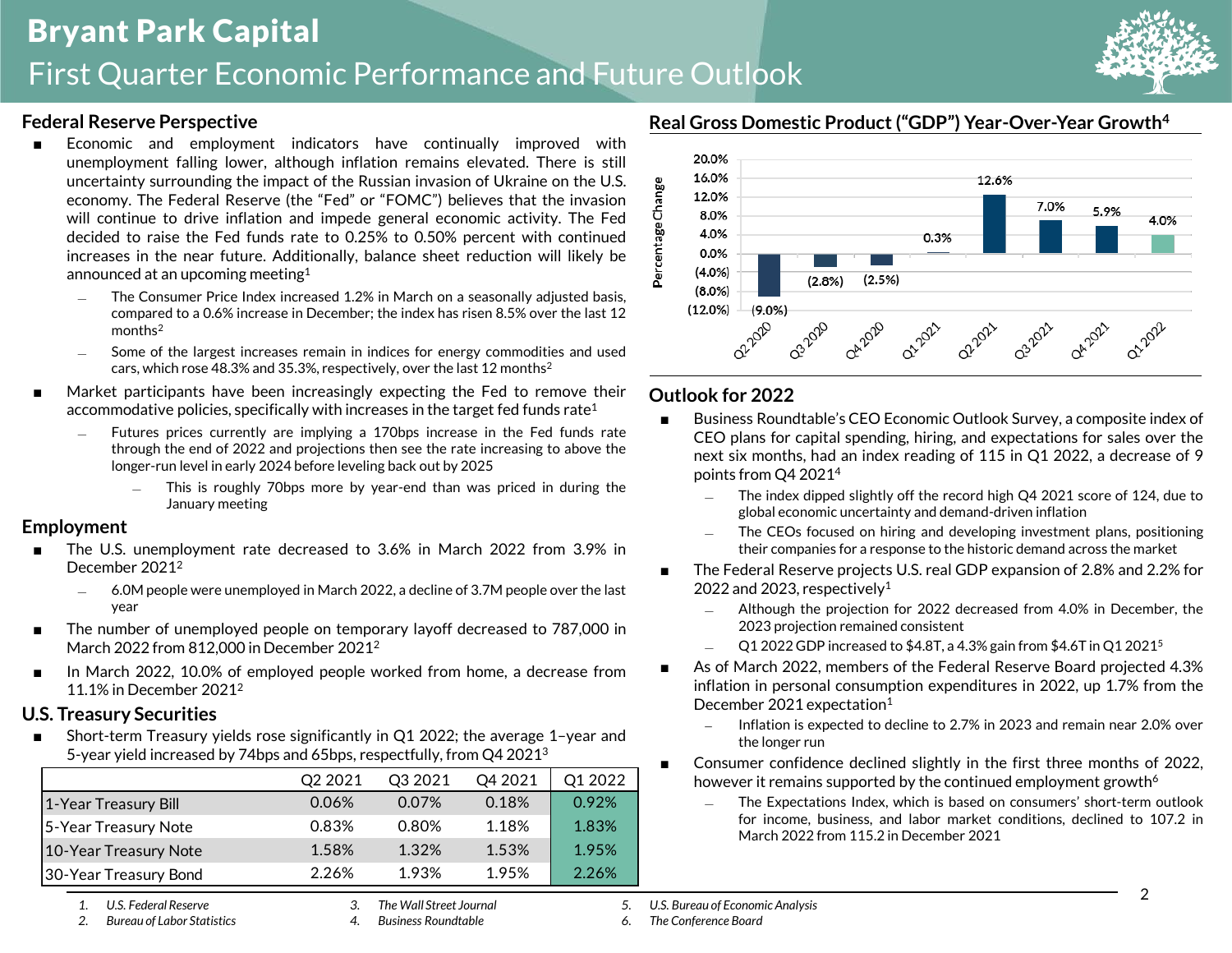#### **Mergers & Acquisitions**

- Global merger and acquisition ("M&A") activity began this year with \$1.3T worth of deal value for Q1 2022, a decline from the \$1.6T in Q4 2021<sup>1</sup>
	- ― 10,006 deals were completed in Q1 2022, a decrease of 10.5% from Q4 2021
		- Although activity slowed in comparison to the latter half of 2021, M&A remains strong when compared to the past five years
		- ― Fallout from the Ukraine invasion will continue to impact activity entering the coming weeks; as shown in the data a decrease in announced deals has already begun
	- Global M&A activity in the financial services sector was reported at \$102.8B for Q1 2022, a 24% jump from the activity logged in Q1 2021
		- ― Private equity deals remain a large portion of deal activity, with eight of the largest 20 deals in the quarter being purchased by financial sponsors
	- The energy sector has been attracting activity as inflation continues to raise the prices of natural resources. Traditional energy has received new capital, as high prices are anticipated to stay
		- ― The green energy sector has experienced similar capital injection, while simultaneously being driven by the call to reduce reliance on Russia's and China's natural resources
- U.S. M&A deal value totaled \$506.2B in Q1 2022, representing an 11.0% decline from Q4 2021; U.S. M&A volume increased by 95 transactions to 1,542 transactions during the same period<sup>2</sup>
	- The announced acquisition of Arm Holdings for \$40.0B was abandoned by Nvidia following increasing antitrust pressure. The news came only days after the Federal Trade Commission ("FTC") sued to block Lockheed Martin's \$4.4B acquisition of Aerojet Rocketdyne<sup>1</sup>
		- ― The uncertainty surrounding impending regulations by the FTC has the potential to dissuade large M&A activity in the future
- The U.S. middle market median Enterprise Value / EBITDA multiple decreased 23.6% in the last year from 8.9x in Q1 2021 to 6.8x in Q1 20223,4







### **U.S. Private Equity Deal Flow<sup>6</sup>**

**\$0**



- U.S. private equity ("PE") fundraising grew slightly in Q1 2022 with \$64.8B raised across 98 funds, a 1.9% increase over Q4 2021 fundraising $^1$ 
	- ― Current fundraising demand is beyond the supply available from traditional LPs. A few firms, including Blackstone, KKR, and Apollo, have made deals with insurance companies to provide additional capital

**2014 2015 2016 2017 2018 2019 2020 2021 2022**

- ― In the search for unique capital, some of the largest firms are targeting the retail market and currently only 1% to 2% of the retails market's \$80T in capital is allocated to alternative investments
- U.S. PE deal value in Q1 2022 totaled \$330.8B, declining 26.5% from \$449.9B in the previous quarter, Q4 2021<sup>1</sup>
	- 2,166 deals were completed in the first quarter of 2022, up 403 from Q1 2021
	- ― Sponsors are preparing for longer hold periods on their portfolio companies as they attempt to demonstrate to the market strong performance prior to bringing a company for sale
		- Current market conditions including supply chain disruptions, inflation, and remaining Covid-19 irregularities will cause sponsors to take time and growth capital to produce attractive valuations
- Q1 2022 saw U.S. PE exit value of \$90.1B, a significant slow down from the \$162.0B in O1 2021<sup>1</sup>
	- 276 companies were sold by PE firms in Q1 2022. The median exit size fell to \$330.0M, a metric more consistent with historic values when compared to the \$472.3M median of 2021
	- Public listings vanished in both size and number as market volatility continued. The median size of a public listing in 2021 was \$1.8B compared to the Q1 2022 median of \$191.3M

*1. Pitchbook* 

*2. White & Case using Mergermarket data*

*3. "Middle market" is defined as deals valued between \$1 million and \$500 million, plus undisclosed deals*

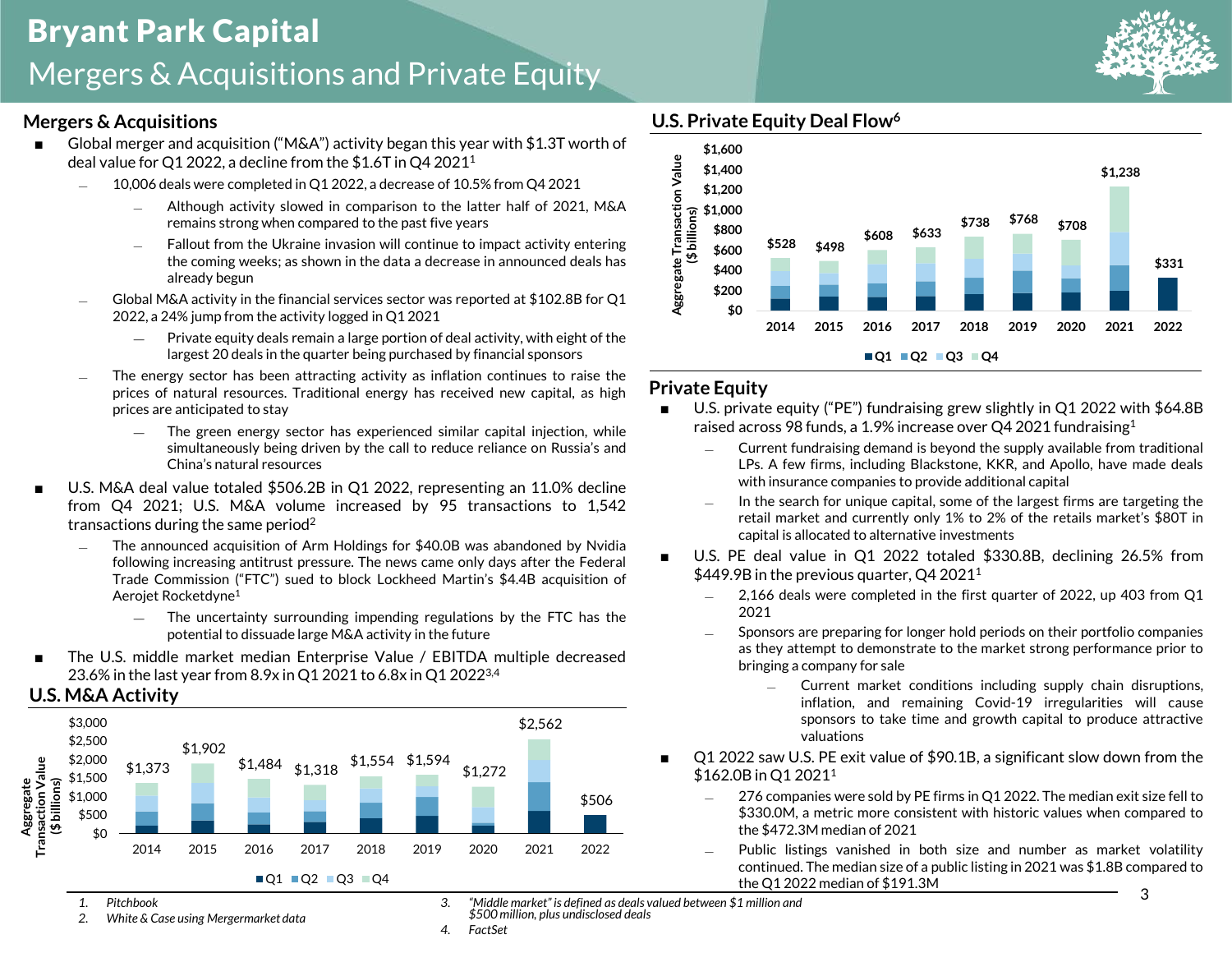### Bryant Park Capital Venture Capital, PIPEs, Equity Markets, and Corporate Earnings

#### **Venture Capital Investing**

- Global venture capital ("VC") investments remained somewhat strong, with \$144.8B invested across 9,349 transactions in Q1 2022, down from \$171.4B across 8,710 transactions in Q4 2021<sup>1</sup>
	- ― Geopolitical tensions, supply chain issues, and capital markets volatility likely placed downward pressures on both valuations and VC investment
	- ― Nonetheless, Q1 2022 saw companies from 11 different countries raise \$500M+ funding rounds across Europe, the Americas, and Asia
	- ― Increased cyberattack frequency and the Russia-Ukraine conflict have driven interest in cybersecurity and defense-related investments, with technology security platform 1Password raising \$650M and countries in Europe announcing increased defense funds
- In Q1 2022, companies backed by U.S. VCs raised \$70.7B, representing a 25.9% decrease from the \$95.4B raised in Q4 2021<sup>2</sup>
	- ― Only 28 VC-backed companies publicly listed in Q1 2022, the lowest in a quarter since Q1 2020
	- 185 mega-deals (deals sized \$100M or more) representing \$36.6B in investments closed in Q1 2022, down 23.9% from Q4 2021 in number and 37.0% in value, but still setting 2022 to be on pace as the second most active year for mega-deals
	- Total U.S. VC fundraising reached \$73.8B across 199 funds in Q1 2022, with the total value more than doubling the \$32.7B figure during the same quarter last year
- Exit value created by U.S. VC-backed companies reached \$33.6B in the quarter, an 82.5% decrease from \$192.5B in Q4 2021<sup>2</sup>
	- Public listings remained the most popular exit strategy, accounting for 71% of the total value of VC exits during 2021
- Nontraditional investors in VC (such as corporations, LPs, PE firms, etc.) invested \$52.5B in Q1 2022, down 28.6% from Q4 2021's figure of \$73.5B<sup>2</sup>
	- An estimated 1.183 deals received investment from a nontraditional investor, compared to an estimated 1,399 deals in the previous quarter
	- ― Nontraditional investments accounted for 74.3% of total value raised by U.S. VCbacked companies

#### **U.S. VC Deal Value per Industry (\$ billions): Q1 2022<sup>2</sup>**



#### *3. PlacementTracker*

- *5. Morningstar*
- *6. FactSet (as of February 4th, 2022)*

#### **PIPE Investing**

- Through Q1 2022, there were 326 U.S. Private Investment in Public Equity ("PIPE") transactions with a total value of \$17.3B, a decrease in volume and value of 53.4% and 73.8%, respectively, compared to Q1 2021<sup>3</sup>
	- ― Although deal volume decreased by 32.3% from Q4, global PE investments increased 9.7% in value, driven by investments in leveraged buyouts<sup>4</sup>
	- PIPE transactions represented 5% of global private equity deals completed in Q1 2022, down from 17% in Q4 2021; LBOs accounted for 49% of PE deals <sup>4</sup>

#### **U.S. PIPE Activity<sup>3</sup>**



#### **Equity Markets and Corporate Earnings**

- U.S. equities fell off from 2021 near-record highs, generating a -5.3% return over Q1 2022<sup>5</sup>
	- ― Price volatility was driven by the changing expectations surrounding the Federal Reserve's response to high inflation rates as well as Russia's war with Ukraine
	- The Nasdaq Composite performed the worst, falling 9.0%, while the S&P 500 and Dow Jones Industrial Average were down 4.6% and 4.1%, respectively
- Of the 55% of companies in the S&P 500 that reported Q1 2022 earnings, 80% reported positive EPS and revenue surprises<sup>6</sup>
	- ― Earnings growth over Q1 2022 was 4.7% (with estimates up to 7.1%); in either case, it would mark the lowest earnings growth rate since Q4 2020
	- ― Energy, materials, and industrials companies led earnings growth, while consumer discretionary and financials sectors experienced declines in yearover-year earnings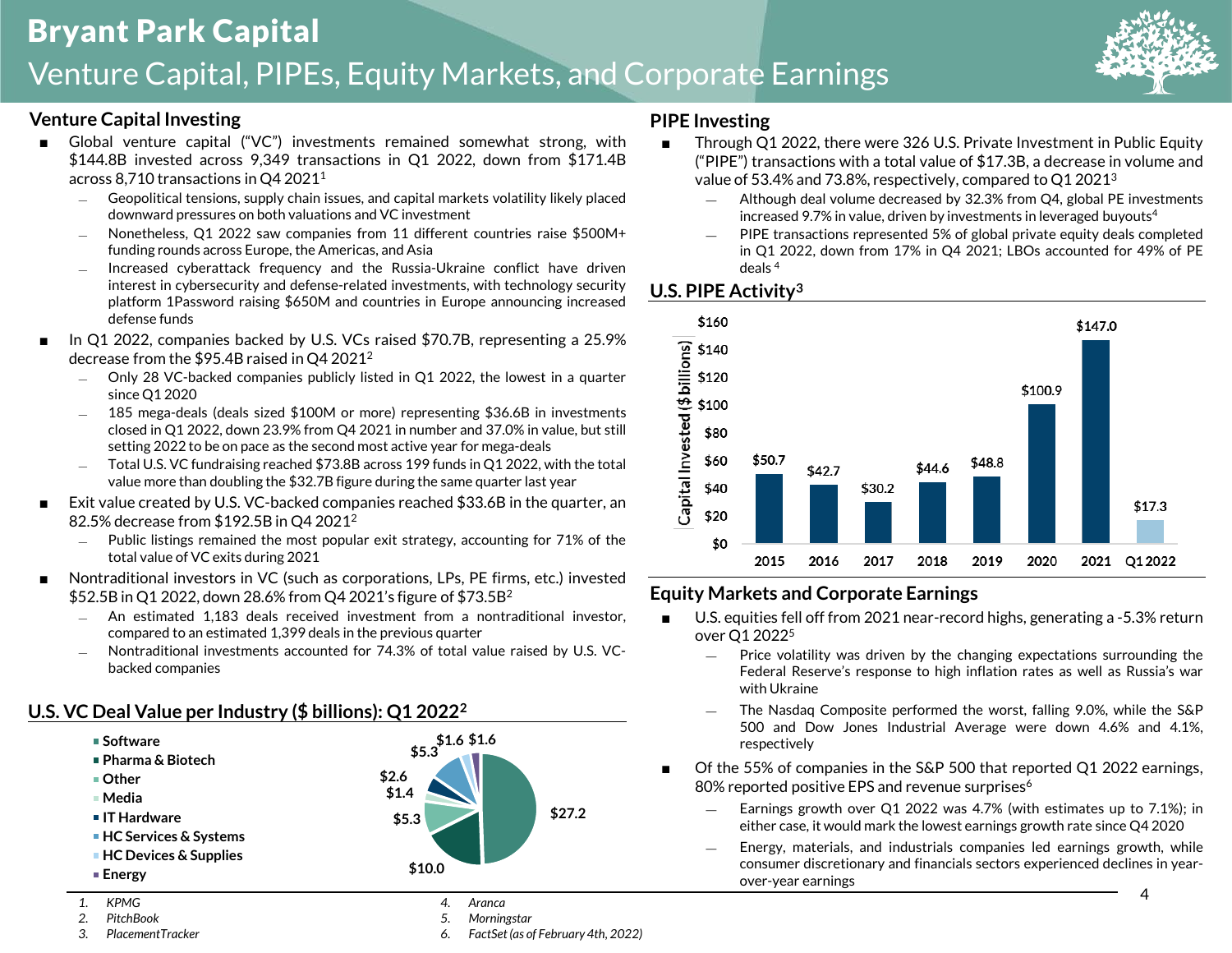

#### **Debt Capital**

- **■** The yield on the Barclays U.S. Aggregate Bond Index was  $-5.9\%$  at the end of Q1 2022, down significantly from its yield of 0.04% at the end of Q4 2021<sup>1</sup>
- Persistent inflation, anticipation of Federal Reserve rate hikes, and supply chain pressures surrounding the Russian invasion of Ukraine may continue to cause volatility in the fixed income market<sup>1</sup>
- The Barclays Investment Grade U.S. Corporate Bond Index had a return of -7.69% in Q1 2022, after posting a 0.23% return in Q4 2021<sup>1</sup>
	- ― In Q1 2022, corporate bond issuance totaled \$521.8B, an increase of 37.5% from Q4 2021
	- ― Investment-grade corporate bond issuance increased by 54.7% compared to Q4 2021, with total issuance of \$471.5B in Q1 2022
	- Despite high issuance volume, U.S. investment-grade corporate bonds performed the worst, with a -7.7% return in Q1 2022
	- Mortgage-backed bonds performed the best over the quarter but still only had a total return of -5.0%
- Total U.S. bond issuances for Q1 2022 were roughly \$2.8T, a 10.0% decrease from Q4 2021 and a 24.6% decrease year-over-year from \$3.7T in Q1 2021<sup>2</sup>
	- ― U.S. Treasuries, mortgage-backed, municipal, and asset-backed issuances were all down 7.3%, 25.7%, 17.7% and 51.2%, respectively
- Global sustainable-bond issuances, which include green, social, and sustainabilitylinked bonds, totaled \$231.7B in Q1 2022, down 19% from Q1 2021 but up 8% from the previous quarter $3$ 
	- Green bond issuances reached \$110.4B in the quarter, marking a two-year low







#### **IPO Market**

- Globally, Q1 2022 saw 321 IPOs, representing a 48% decrease in volume from Q4 2021 and a 37% decrease year-over-year<sup>4</sup>
	- ― IPO deal proceeds reached \$54.4B in the quarter, a 52% decrease from Q4 2021 and a 51% decrease from Q1 2021
	- The three most common sectors for IPOs were technology, materials, and industrials, each with 58, 58, and 57, respectively, in Q1 2022
- The U.S. saw just 8 IPOs raise \$2B in Q1 2022, down 88% in volume and 94% in proceeds from Q4 2021, marking the lowest number of IPOs since Q1 2016<sup>5</sup>
	- ― There were a total of 54 SPAC IPOs in the U.S. during Q1 2022
		- In volume, SPAC IPOs decreased by 67% from the previous quarter, raising only \$9B this quarter
- A total of 32 SPAC merger announcements were made in Q1 2022, down 43% from 56 in Q4 2021<sup>5</sup>
	- ― As of March 2022, SPACs that are in search of acquisition targets have over \$140B in estimated total equity
	- ― Market volatility and merger risk resulted in 44 SPAC withdrawals in the quarter, the highest number since 2016

#### **Lending Market**

- ◼ Issuances for institutional leveraged loans totaled \$108.5B in Q1 2022, marking a 14.4% decrease from Q4 2021, as new issuances faltered following the Russian invasion of Ukraine and ongoing market volatility<sup>6</sup>
	- ― LBO issuance made up the bulk of issuances with a total of \$39.3B issued in Q1 2022, up 92.6% from \$20.4B in the previous quarter
	- However, non-LBO M&A, refinancing, and dividend recapitalization loans fell by 92.6%, 24.0%, and 42.9%, respectively, from Q4 2021

- *1. Prudential*
- *2. SIFMA*
- *3. Moody's*
- *4. E&Y 5. PwC*
- *6. S&P Global Intelligence*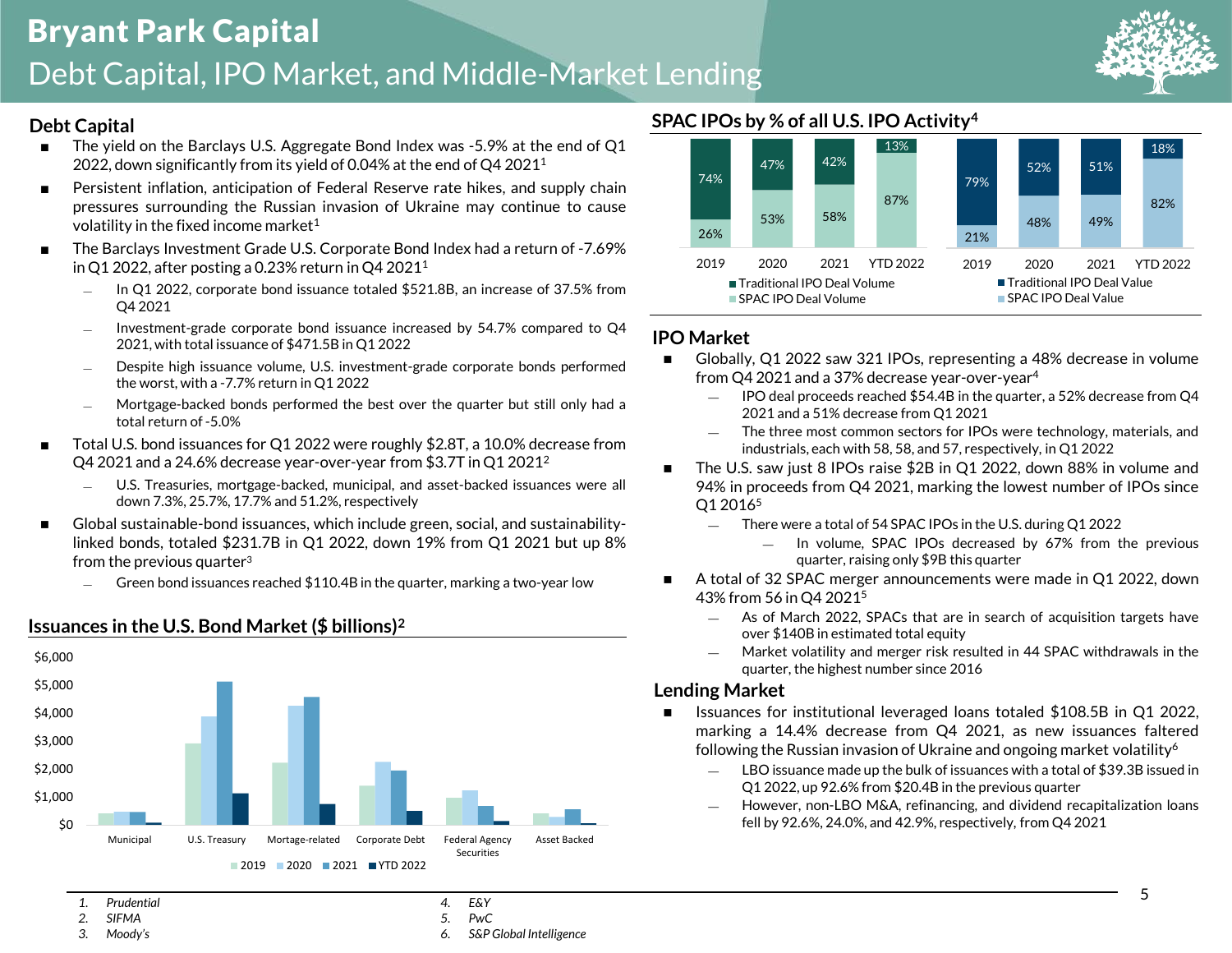

#### *By Austin Kimson, Co-founder and Chief Economist, Macro Trends Group, Bain*

Russia's invasion of Ukraine has claimed countless lives and set off a refugee crisis, prompting Ukrainians to flee to neighboring Poland, Hungary, and Slovakia (among others). In addition to its humanitarian toll, the war is expected to have a range of consequences for businesses and the global economy. In this article, we explore how the conflict could affect the global financial system in the medium to longer term.

The trade disputes between the US and China have clearly demonstrated the disruptions that can occur when the links of global trade are shaken by geopolitics. Now, the war in Ukraine is demonstrating the potential disruptions that can occur when the links of global finance are shaken. In a widely circulated note, Zoltan Pozsar, an analyst at Credit Suisse and arguably the world's preeminent expert on repo markets and financial plumbing, noted:

*Banks' inability to make payments due to their exclusion from SWIFT is the same as Lehman's inability to make payments due to its clearing bank's unwillingness to send payments on its behalf. History does not repeat itself, but it rhymes …*

Credit Suisse estimates that between the Bank of Russia and the private sector, Russia contributes roughly \$1 trillion to liquid global wealth, of which about \$300 billion is deployed in money markets. The many nuances and implications of severing Russia's relationship with the global financial system are beyond the scope of this piece, but such an action would be somewhat comparable to the failure of a \$1 trillion balance sheet.

One immediate tactical policy response would be to enlist the Federal Reserve to plug the gap (Pozsar suggests some specific likely measures in his note). But this would have the concerning implication of requiring the Fed to expand its balance sheet again before it has even slowed the pace of expansion from the "last crisis"—all against the backdrop of an already inflationary economy facing the threat of an additional energy supply shock. We have written recently about how the Federal Reserve is trapped between its two official mandates (low unemployment, stable inflation) and its unofficial third mandate: stable financial asset prices. The unfolding Ukraine conflict is the type of problem that could nudge the Fed into an effectively unwinnable situation: It could potentially pose both a liquidity shock due to the effects of sanctions and an inflation shock due to interrupted energy/commodity supplies.

In the longer term, the weaponization of financial systems is likely to hasten the balkanization of the US dollar–based global financial system. The breach of a long-standing precedent—that of not using the plumbing of the financial system in service of geopolitical aims—ushers in a new era of potential risks to the global financial system. As we have written in the past, we believe that one of China's key geopolitical goals is to be able to buy what it needs in a currency that it controls (e.g., the renminbi). (We wish to note here that Louis Gave and our friends at Gavekal have been asserting this point consistently for a number of years.) Recent events are likely to serve as a big flashing signpost to China to redouble its efforts in this area. We expect to see tangible consequences of that redoubling in the months and years to come, likely to the detriment of the global dollar system and the capital superabundance it helped facilitate.

That said, we are frequently asked if we believe that the Chinese renminbi could displace the US dollar at the apex of the global financial system. Putting aside the vast gap in the US dollar's current preeminence with respect to its use in international trade and as a reserve currency (it accounts for 59% of global foreign exchange reserves), our working hypothesis is that the position of universal apex currency is likely to ultimately become vacant ("sede vacante" or "the vacant seat"). The existence of globally preeminent reserve currencies—like the British pound sterling and French livre before that—has a long historical precedent, but the emergence of one national currency at the apex of a globalized fiat currency system is a fairly recent anomaly. This state is likely more than coincident with the rise of global capital superabundance, and the conclusion of this anomaly could hasten the ending of this era. The world doesn't need a universal apex currency to facilitate normal and relatively balanced trade, but it is difficult to generate large, persistent capital surpluses (and corresponding large debts) without a dominant and frictionless reserve currency.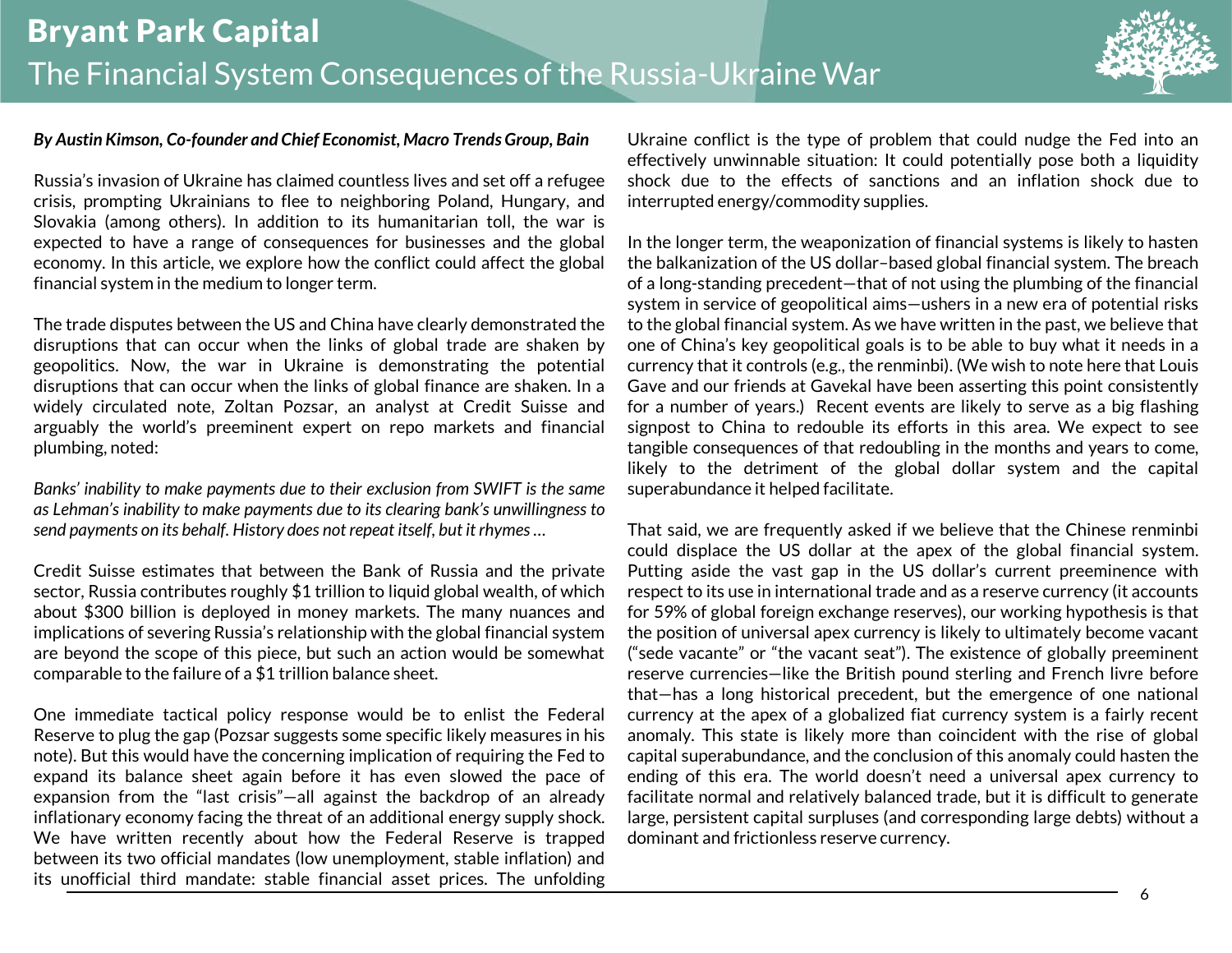

For businesses and investors, the pace of events in the Russia-Ukraine war will only permit tactical reactions as information becomes known. As we have said since the middle of last year, the global economy has been riding the consensus "middle path" of recovery along a knife's edge, buffeted by strong winds, so we neither recommended conviction around the middle path nor offered an alternate scenario as the single most probable one. The invasion of Ukraine prompts us to further expand our range of possible scenarios; an inflation-induced recession continues to be our favored alternate scenario for planning purposes.

In the longer term, there is more room for strategic realignment. If there was any doubt about the reality of post-globalization, recent events should confirm three things:

- the globalized order is in slow but terminal decline;
- post-globalization is not just about trade and China; and
- geopolitical fracture lines build slowly over time, making it tempting to delay tough strategic realignments, but once those lines fracture, it is often too late to do anything but react.

On this last point, BP's recent decision to divest of its Rosneft stake should serve as a warning of how suddenly geopolitical motion can accelerate. Businesses should consider their risk exposures carefully, and not just in Russia. The fault line between China and the West remains unstable, and the risk of any type of "financial disconnect" across any border has increased now that the precedent discussed above has been broached. These recent events should raise the premium for home market strength and increase the discount for far-afield holdings.

#### **About the Author**

Austin Kimson is the co-founder and Chief Economist of Bain & Company's Macro Trends Group, out of the Dallas office.

Austin's expertise is in global macroeconomics, market pricing dynamics and corporate failure and distress. He is principal author and developer of all of the Macro Trends Group's major studies including the recent megatrends series on capital markets, spatial economics, and the intersection of demographics and automation.

He joined Bain in 2004 and has also worked in Bain's San Francisco/Silicon Valley offices. Austin has served clients in all major sectors with emphasis on financial services, industrials,technology and privately held companies.